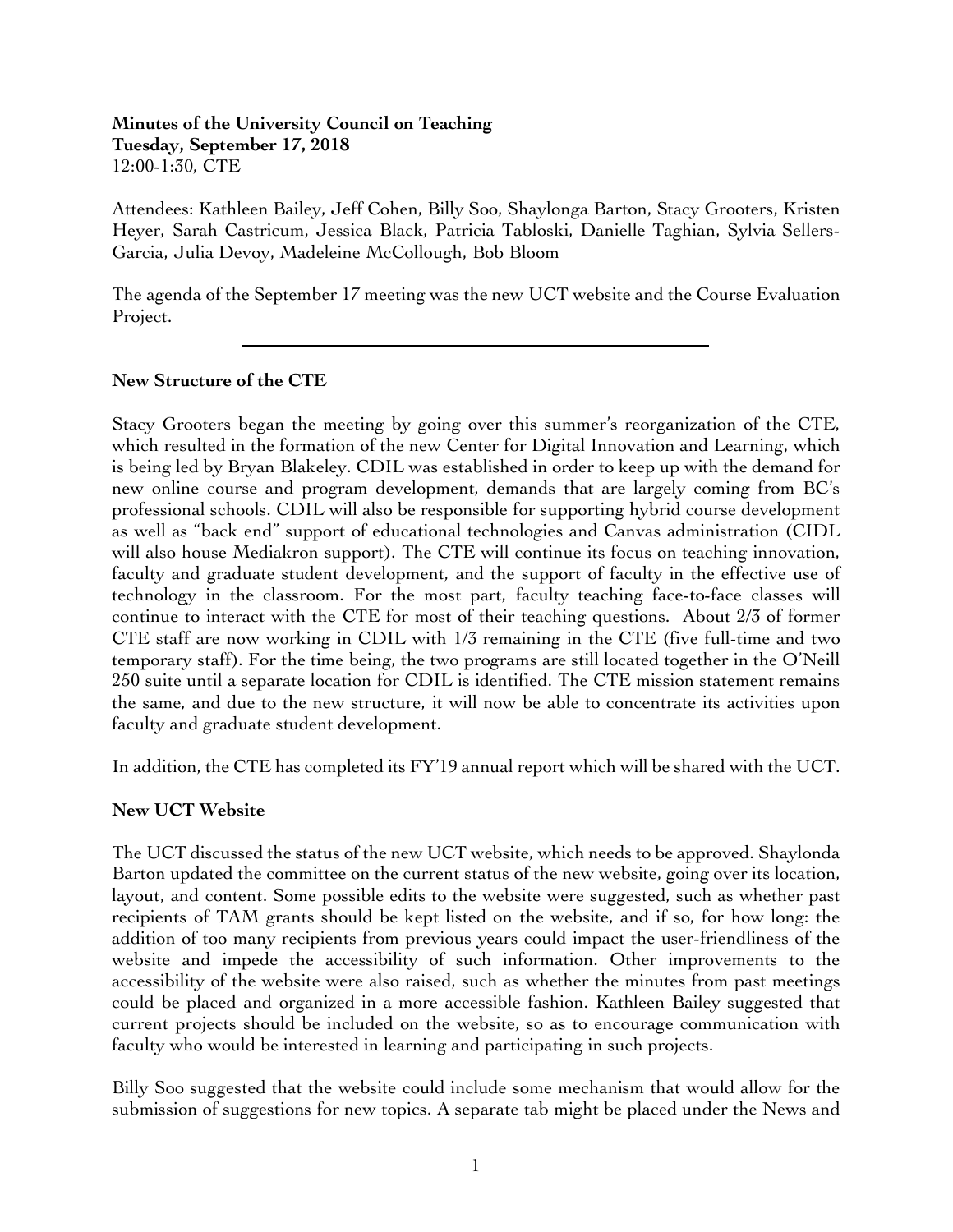Updates section. The addition of an email address to which suggestions for new topics could be sent was also suggested. Bob Bloom suggested that an article be published in the Chronicle that would introduce the **CTE** and its activities to faculty.

It was also suggested that a photograph from the teaching retreat could be included on the website, in addition to a link to the application for the teaching retreat.

### **Mission Statement**

The mission statement of the UCT was addressed. The mission statement was approved by everyone, with some minor edits. The mission statement will appear on the UCT website

### **Course Evaluations**

Billy Soo updated the UCT on the current status of the course evaluation project. A committee was formed to go over course evaluations at Boston College based on recommendations from the UCT; Billy Soo summarized the key findings of the committee and handed out a document containing the proposed changes and further proposals of the committee. The current questions and proposed questions, in addition to the rationales behind the changes, were tracked in a diagram. In coming up with its assessment, the committee reviewed numerous other course evaluation instruments utilized by other institutions. In crafting its proposals, the committee tried to keep the same number of questions, but with a focus on "low inference" questions. The committee compared the original questions to the proposed questions, and in the end proposed only a net increase of one additional question, raising the total number from 18 to 19.

Due to a common finding in educational research that shows a bias in course evaluations against female faculty and faculty of color, the committee recommended that Boston College conduct a study of bias within its own course evaluation instrument. Billy Soo talked to Institutional Research and Planning at Boston College about looking at data from course evaluations in order to investigate whether there are any biases. While there is no adequate solution that can fully address the problem of bias, it was suggested that an index could be made of the average scores for only female faculty, and similarly faculty of color, in order to account for problems of bias. In regards to the question of bias, Billy Soo mentioned the findings of studies that were conducted at Notre Dame and Wake Forest, which found that there was no gender bias in their respective course evaluations, although there was an age bias against older faculty. Is such data school specific, and to what extent can such findings be generalized? Stacy Grooters raised the suggestion that, in looking for evidence of gender or racial bias, one might examine not only the analytic portion of the evaluations but also the narrative portions. Sylvia Sellers-Garcia raised the question of what would be done with the information on biases in course evaluations at Boston College, should the findings of a study support this conclusion. While there would be no easy solution to solving such a problem, such information would at least be helpful in the context of promotion and tenure committees, reminding these committees of the existence of bias in course evaluations. Having more information on bias in course evaluations at Boston College would at least allow for the contextualization of the information on course evaluations.

The discussion next turned towards the difficulties of talking about race and gender in the classroom, problems of disclosure, and how such issues might also be reflected in course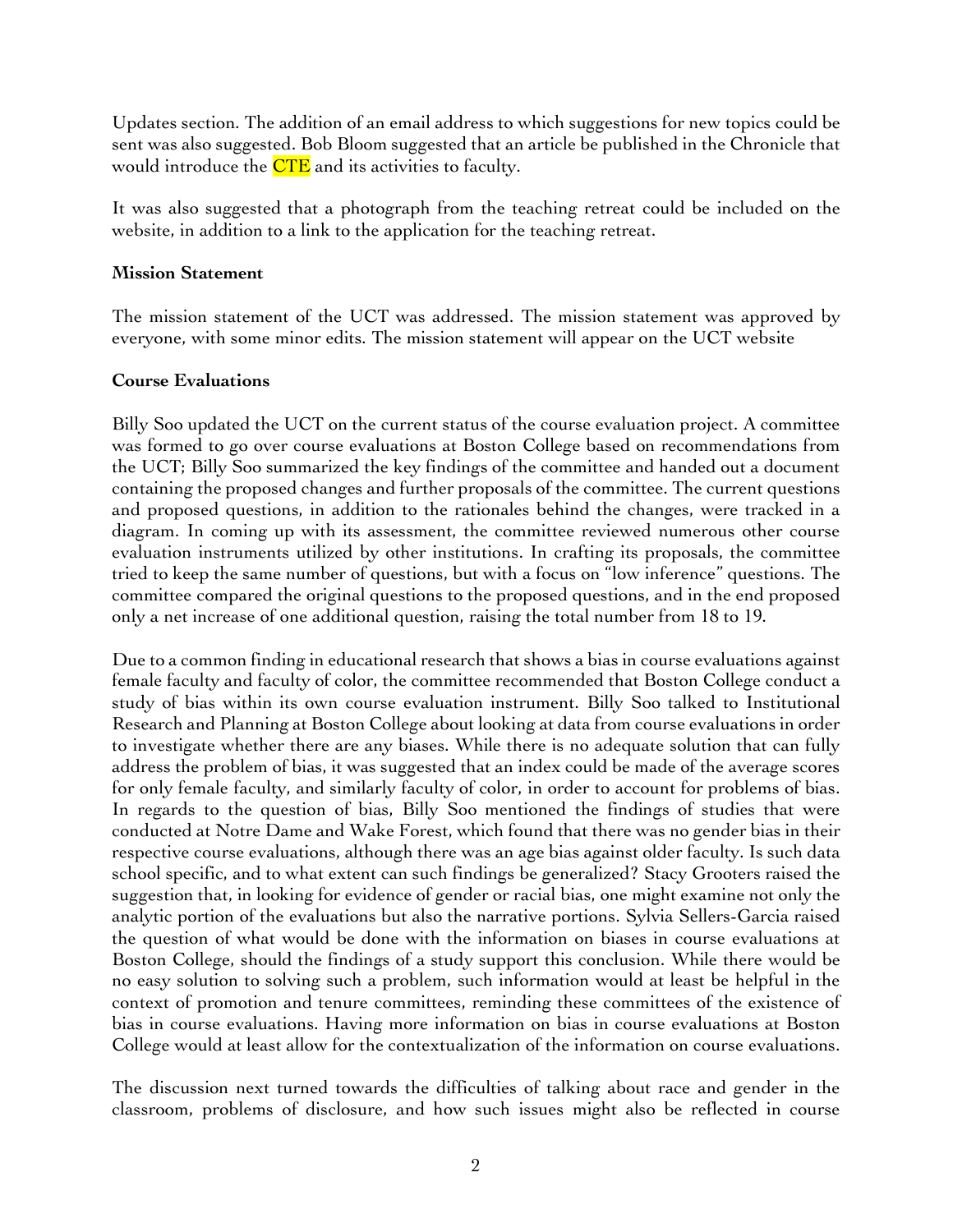evaluations by students: is it easier for white males to talk about issues of race and gender in the classroom, and do female faculty or faculty of color that bring up such issues in the classroom receive more critical comments on course evaluations as a result? Moreover, required courses in a field are generally judged worse on course evaluations that higher-level electives in a major, raising another difficulty.

In light of the importance that feedback from such evaluations can have for faculty who wish to improve the course, Billy Soo raised the possibility that there could be a one-hour session during orientation that would acquaint students with how to properly fill out course evaluations and offer constructive feedback. Such a skill, moreover, would readily be transferable and useful in other aspects of students' future professional careers. The difficulties of bringing home to students the importance of the course evaluations were also addressed, in particular, the importance of demonstrating to students that such evaluations can have tangible results.

The addition of questions that would help instructors improve their course and teaching was also suggested.

The question of making the data gathered from course evaluations public was addressed. Billy Soo noted, however, that some professors would not want that data to be made public due to the harshness of some comments; editing or curating the data that would be made public, moreover, would not be helpful.

Billy Soo next turned to the question of the interface used for course evaluations, and whether it should stay the same. The committee was contacted by SmartEvals, a website where students go to fill out course evaluations. The website is very user friendly for both students filling out evaluations and faculty who wish to access the data from evaluations. The interface also includes many helpful features, such as a drop-down of additional questions that ask for specification when a bad number is given on one question by a student. However, when talking to customers of the website, the committee found that feedback was mixed. While responses from faculty were generally better, the generally mixed feedback raised concerns. The committee wants to look at whether some of the features used by SmartEval can be integrated into Blue, Boston College's current course evaluation instrument.

The UCT also discussed the recommendation to allow in-class administration of online course evaluations during the last day of class. Many students do not take the time to fill out the evaluations carefully and rush through the process mindlessly, such that filling out the evaluations during class would allow students the opportunity to do so with greater care and thoughtfulness. Some professors, however, believe that course evaluations should not be filled out before the final exam is administered.

Sylvia Sellers-Garcia suggested that faculty should be educated about the changes that will be made to the course evaluations. It would be beneficial if faculty could be walked through the process that the committee went through in suggesting the changes to the course evaluations, so that the underlying reasoning could be made clear. It would be possible to go to each department separately in order to educate them about the changes. Billy Soo raised the prospect of talking with the deans, and educating the promotion and tenure committees about these issues. Advisory notes could also be written that would go over why the changes were made.